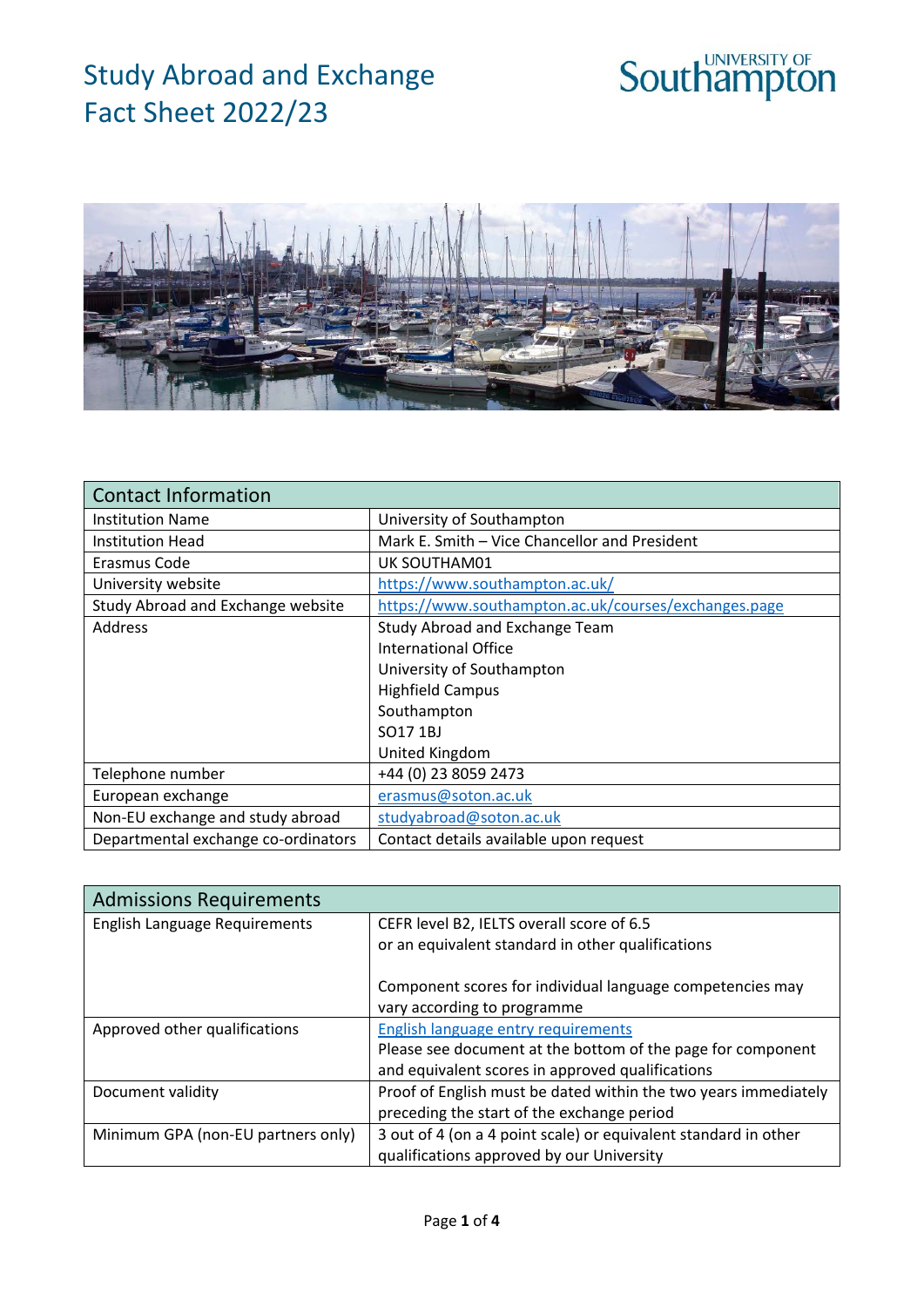

#### Available Courses

Undergraduate prospectus <https://www.southampton.ac.uk/courses/undergraduate> Postgraduate prospectus <https://www.southampton.ac.uk/courses/postgraduate-taught> Module catalogue <https://www.southampton.ac.uk/courses/modules>

For more information on which courses and modules are available please check with your institutional coordinator or contact our Study Abroad and Exchange team

#### Restricted Courses

Medicine, Health Sciences and some modules within Engineering disciplines will be unavailable for exchange students

| <b>Workload Requirements</b> |                                                                     |
|------------------------------|---------------------------------------------------------------------|
| Workload per semester        | 30 ECTS or 60 CATS (Southampton credits)                            |
|                              | Modules are typically worth 7.5 ECTS each                           |
| Contact hours per module     | Typically 3 contact hours per module per week.                      |
|                              | The exact ratio of contact hours to independent study hours is      |
|                              | listed in the module catalogue for each individual module.          |
| Assessment style             | A variety of assessment methods are used. Typically exams,          |
|                              | coursework, group and individual presentations.                     |
|                              | The exact assessment style and its weight in the final grade can is |
|                              | listed in the module catalogue for each individual module.          |

### Tuition Fees (Study Abroad Students only, not applicable to Exchange Students)

For Study Abroad students a tuition fee will be payable, please see our [tuition fees page](https://www.southampton.ac.uk/courses/fees.page) for more details. Information about [paying tuition fees.](https://www.southampton.ac.uk/courses/fees/pay.page)

All incoming Study Abroad students are entitled to a 5% discount on tuition fees unless alternative arrangements exist with the sending institution.

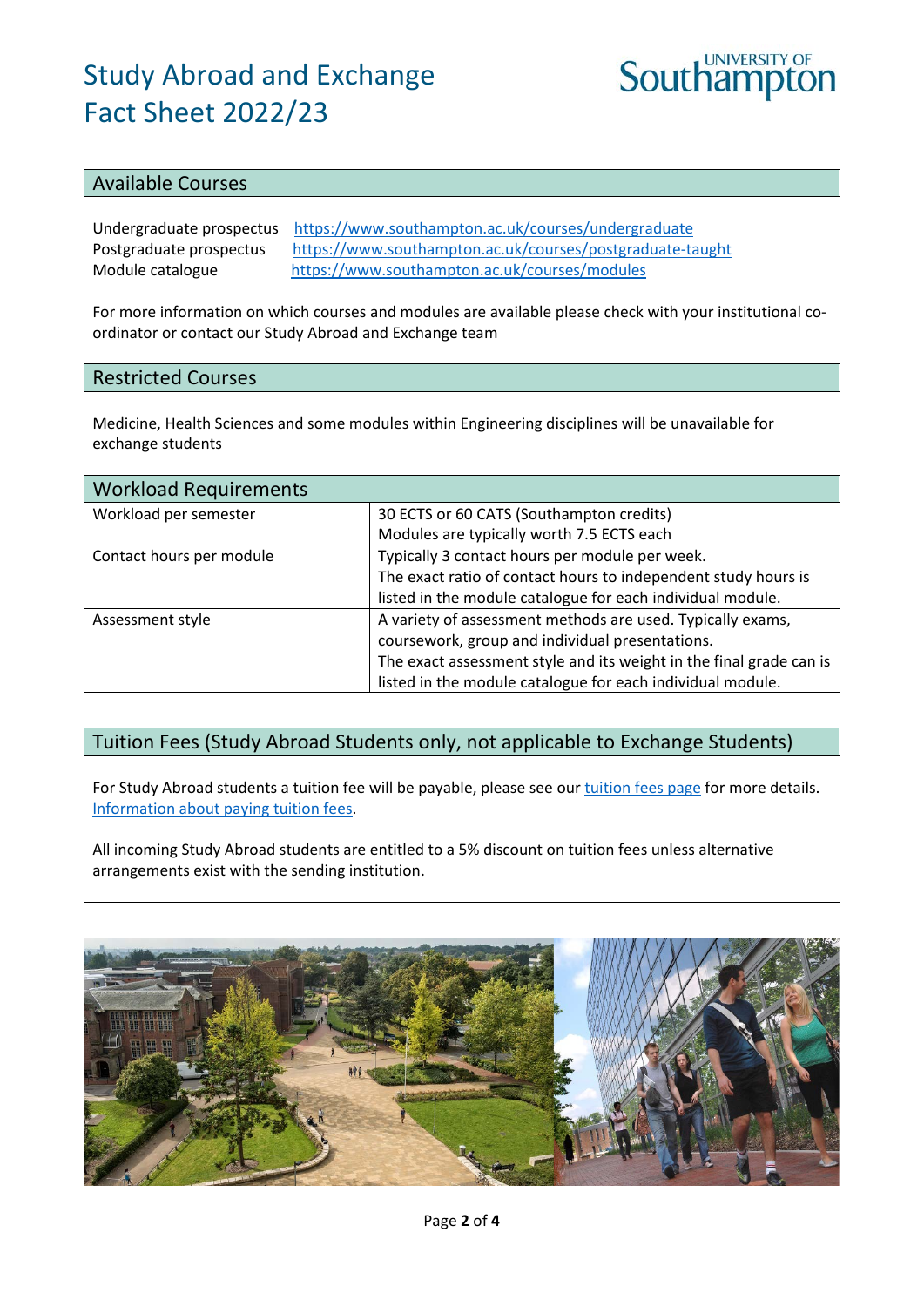

| <b>Nomination and Application Process</b> |                                                                                                                             |                                                                                                                                       |
|-------------------------------------------|-----------------------------------------------------------------------------------------------------------------------------|---------------------------------------------------------------------------------------------------------------------------------------|
| Nomination process                        |                                                                                                                             | All Exchange Students must first be nominated through an online<br>nomination the platform. Email nominations will not be accepted    |
|                                           | The link to this platform changes with each nomination period.<br>start of the nomination period.                           | The correct link will be shared with coordinators via email at the                                                                    |
|                                           | If you do not receive this link and you would like to nominate<br>students please get in touch with us before the deadline. |                                                                                                                                       |
| Nomination deadlines                      | Semester 1 (Fall) and Full Year: 15 March<br>Semester 2 (Spring):                                                           | 15 September                                                                                                                          |
| <b>Application Process</b>                | are asked to submit their application documents to us by email.                                                             | We will contact nominated students directly with the application<br>form, application deadline and application instructions. Students |
|                                           | The full application procedure, required documents and<br>application form are also available on our website.               |                                                                                                                                       |
| Application deadlines                     | Semester 1 (Fall) and Full Year: 15 May<br>Semester 2 (Spring):                                                             | 15 October                                                                                                                            |

| <b>Semester Dates</b>        |                                                     |
|------------------------------|-----------------------------------------------------|
| Semester 1 (Fall Semester)   | Mon 26/09/2022 - Sat 28/01/2023                     |
| <b>Christmas Vacation</b>    | Sat 17/12/2022 - Sun 08/01/2023                     |
| Semester 1 Exam Period       | 16/01/2023 - 28/01/2023                             |
| Semester 2 (Spring Semester) | Mon 30/01/2023 - Sat 17/06/2023                     |
| <b>Easter Vacation</b>       | Sat 25/03/2023 - Sun 23/04/2023                     |
| Semester 2 Exam Period       | 22/05/2023 - 10/06/2023                             |
| Academic Calendar            | https://www.southampton.ac.uk/about/term-dates.page |

| <b>Visa Application Process</b> |                                                                    |
|---------------------------------|--------------------------------------------------------------------|
| Is a Visa required?             | Yes                                                                |
|                                 | For detailed and up to date information, please visit UK Visas and |
|                                 | Immigration government websites                                    |
| Required documents for visa     | Visit the University of Southampton Visas and Immigration          |
|                                 | guidance                                                           |
| Contact details for Visas team  | email: visa@soton.ac.uk                                            |

| <b>General Information</b>                  |                                                                                                                                                                                       |
|---------------------------------------------|---------------------------------------------------------------------------------------------------------------------------------------------------------------------------------------|
| <b>Enabling Services - Support Services</b> | Our Enabling Services team provide support for students with<br>disabilities, mental health conditions or specific learning<br>difficulties. http://www.southampton.ac.uk/edusupport/ |
|                                             | For additional support options available to students please see<br>our support and wellbeing page.                                                                                    |